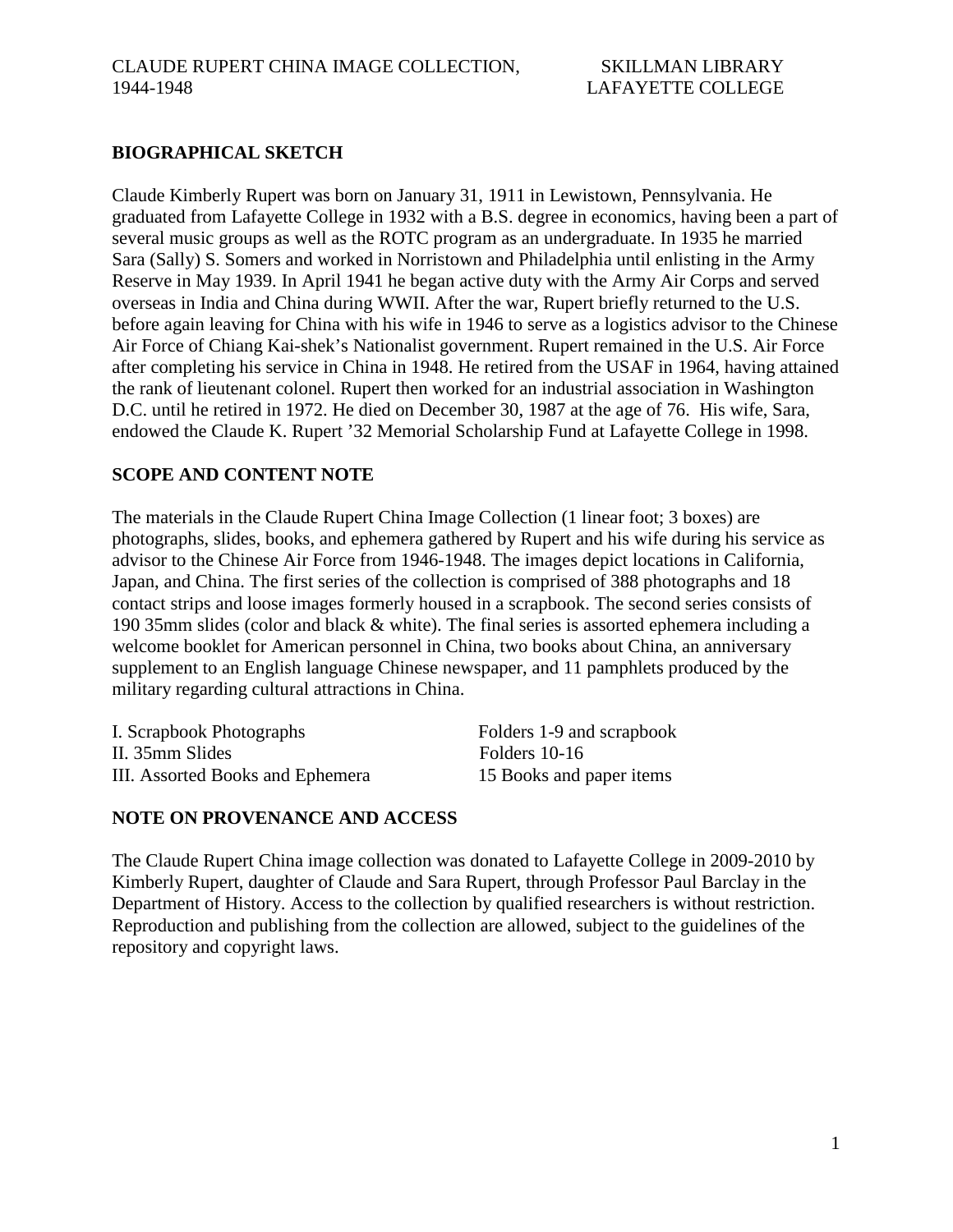# **SERIES DESCRIPTIONS AND INVENTORIES**

### **SERIES I. SCRAPBOOK PHOTOGRAPHS AND CONTACT STRIPS (482 IMAGES)**

#### **Box 1**

Period scrapbook which formerly contained 66 pages (33 leaves) and a total of 388 images. Due to conservation needs five leaves were dismantled and the photographs re-housed in folders (1- 9). Folders also contain 94 images in contact strips. Photographs vary in size and some were purchased in China. Dates in scrapbook captions range from 1944-1948 with most between 1946-1948. Pictured locations include San Francisco, Nanking, Japan, Shanghai, Beijing, Tomb of Sun Yat-Sen, and the Great Wall.

# **SERIES II. 35MM SLIDES**

#### **Box 2**

Folder 10: Primarily street scenes, posed photographs, sites of interest and military sporting event. Images possibly Nanjing (Nanking, Location abbreviation: N)

Folder 11: Black and white negatives housed in white holders. Mostly rural scenes, location unknown.

Folder 12: Street scenes and religious structures. Location possibly Peking (Beijing, Peiping, Location abbreviation: PPG).

Folder 13: Garden scenes, landscapes, civilian rifle target practice. Location unknown (Location abbreviation: H).

Folder 14: Soldiers, street scenes, two aerial images, rural peasant. Location unknown (Location abbreviation: C)

Folder 15: Panoramic views of shoreline, harbor, boats, buildings, soldiers. Location possibly in vicinity of Hong Kong. (Location abbreviation: H)

Folder 16: Street scenes, soldiers, buildings. Location possibly Shanghai. (Location abbreviation: S)

# **SERIES III. ASSORTED BOOKS AND EPHEMERA**

#### **Box 3**

(11) Pamphlets on culture and areas of interest published by The War Area Service Corps National Military Council Shanghai Office US military in English for soldiers in China. Dated from March 1946 to May 1947. (1 duplicate)